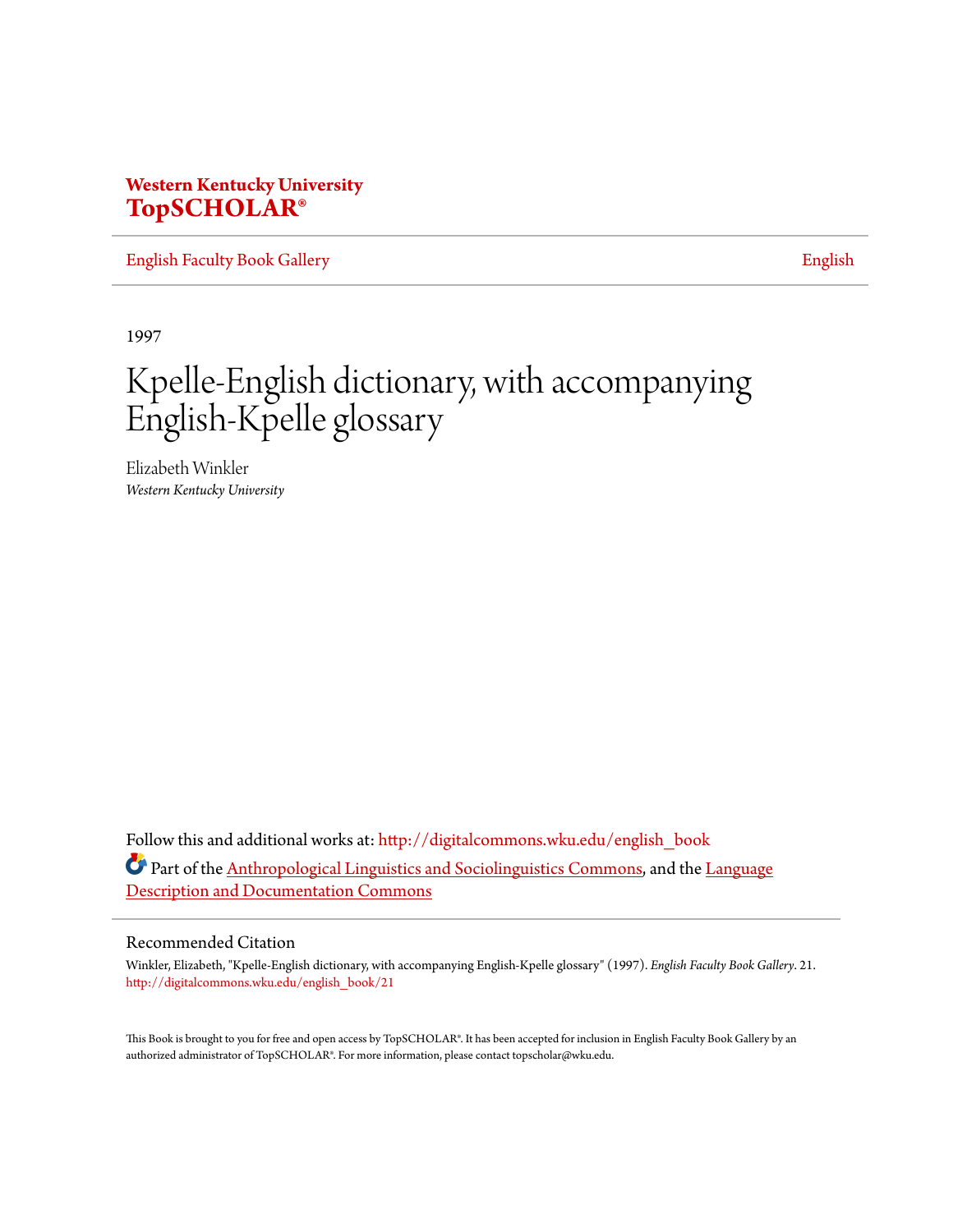# KPELLE-ENGLISH DICTIONARY

## with English-Kpelle glossary

by Dr. Elizabeth Grace Winkler Associate Professor of Linguistics Western Kentucky University

> Assisted by: Jonah Foeday Nelson Foeday Caldwell, Liberia Clara Jimmy-Samba Bong County, Liberia

> > 2017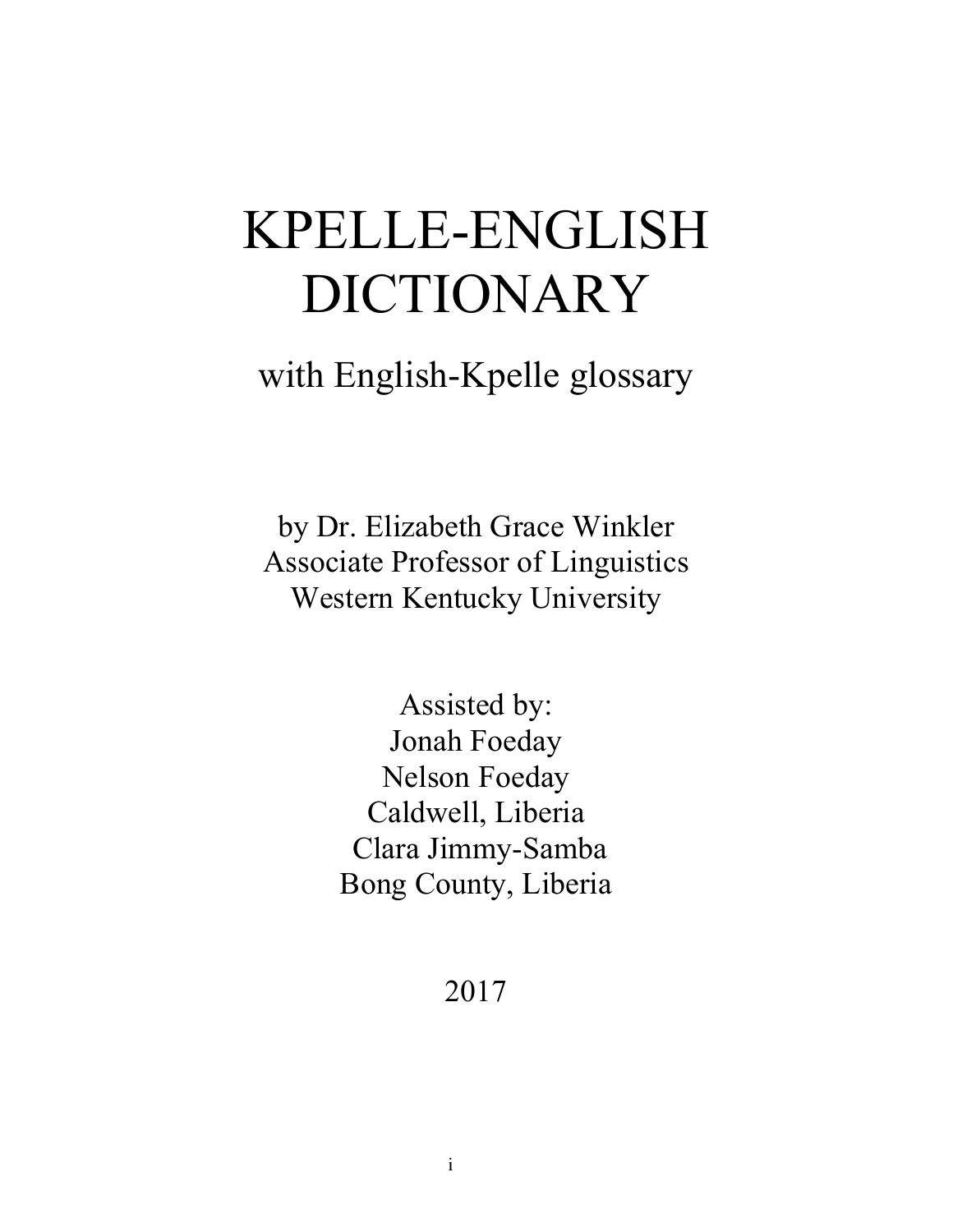### TABLE OF CONTENTS

| 1V    |
|-------|
| V     |
| Vİ.   |
| viii  |
| ix    |
| X     |
| X     |
| XI.   |
| xii   |
| xiii  |
| xiv   |
| xiv   |
| xiv   |
| XV    |
| XV    |
| XVI   |
| xvii  |
| XV11  |
| xviii |
| xviii |
| xviii |
| xix   |
| xix   |
| XX    |
| XX1   |
| 3     |
| 3     |
| 4     |
| 4     |
| 4     |
| 5     |
| 69    |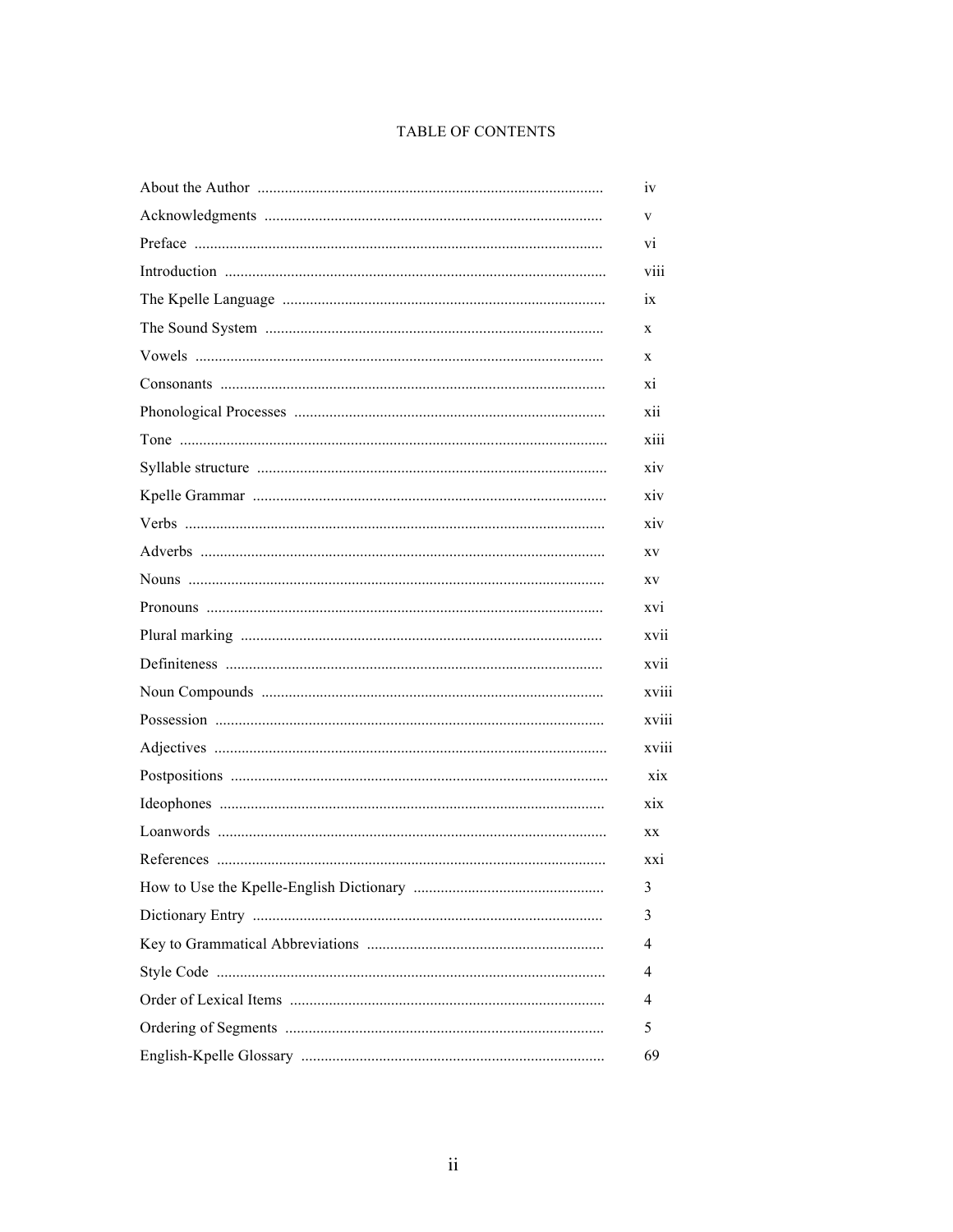#### ABOUT THE AUTHOR

**Elizabeth Grace Winkler** is an associate professor of Linguistics at Western Kentucky University. She received her MA in linguistics from Ohio University, Athens and her PhD from Indiana University at Bloomington. Her major interests are creole languages, gender, codeswitching, and language contact. She has published extensively on Costa Rica Limonese Creole and is the author of *Understanding Language: A Basic Course in Linguistics*, Continuum Publishing.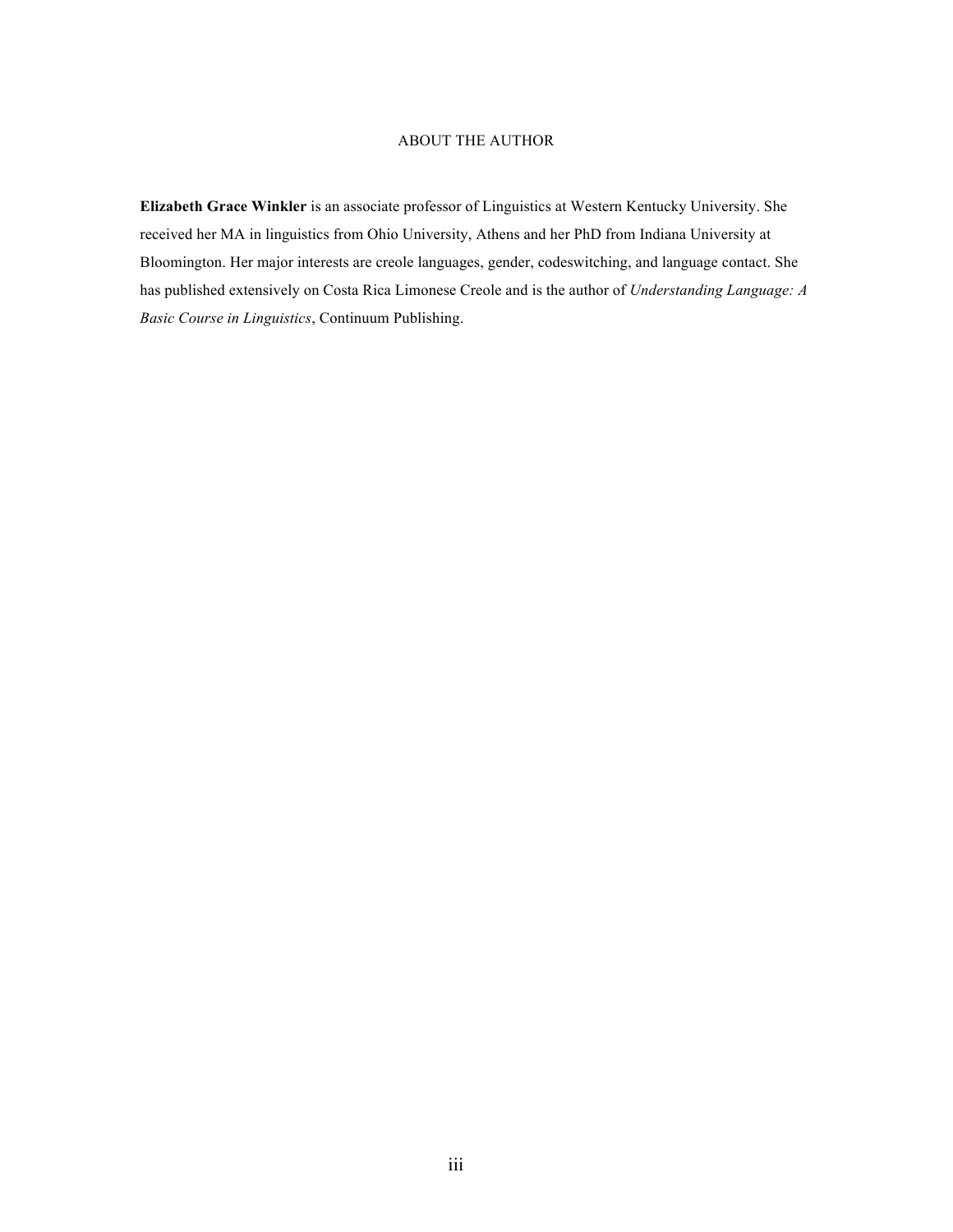#### ACKNOWLEDGMENTS 2017 EDITION

Four years ago, Peter Curran, a Liberian who is dedicated to improving the lives of his fellow Liberians asked if I would consider expanding on the short dictionary that I had published more than fourteen years before. He understood intuitively not only that written communication in a people's language is key to development but also that children are more likely to learn to read if they can do so in their native language, especially when access to second language education, in this case English, is not readably available. We met several times and have corresponded a great deal since then not only about the dictionary, but the role of primary education and the training of teachers to increase literacy in a country in which literacy levels are quite low. This grass level important work will be his and the Liberians with whom he works to take the dictionary, revise and expand it and make it truly a Kpelle work after it has been in-country for awhile. They will have the difficult task of making Kpelle-language literacy in his community a reality.

Many people have been critical to this process, brothers Jonah and Nelson Foeday. Jonah is in the US serving the US Army; Nelson is in Liberia. I have spent countless hours working with them to create the entries that have been added to the original dictionary. Via the miracle of cell phone, Nelson has 'met' with us and provided his wisdom from Liberia itself. As a local person in place, he is a critical contact to the living language. Jonah has given up his free weekend days to spend many hours on end doing the tedious work of providing me sample words and phrases. His patience, his good humor, and willingness to repeat words to me, over and over until I get the subtle distinctions, has made this work possible.

The main Kpelle informant for the original dictionary, Clara Samba, reappeared in my life this past year, and she has continued to serve as an informant for this work. Many idioms in Kpelle come from the word heart (happy – the heart is sweet; angry - the heart is bitter; frustrated – the heart is wounded), and Clara is the heart of this project. Her love of ALL the Kpelle people, despite the tragedy of the civil war and its impact on her family, have taught me a great deal about mercy and kindness.

Thanks also go to Western Kentucky University, which provided two grants in support of this work. The grants made possible compensation for Jonah's time (some of which he spent to cover cell phone time for Nelson). The grants also provided me with an extraordinary graduate assistant, Jennifer Gorman. She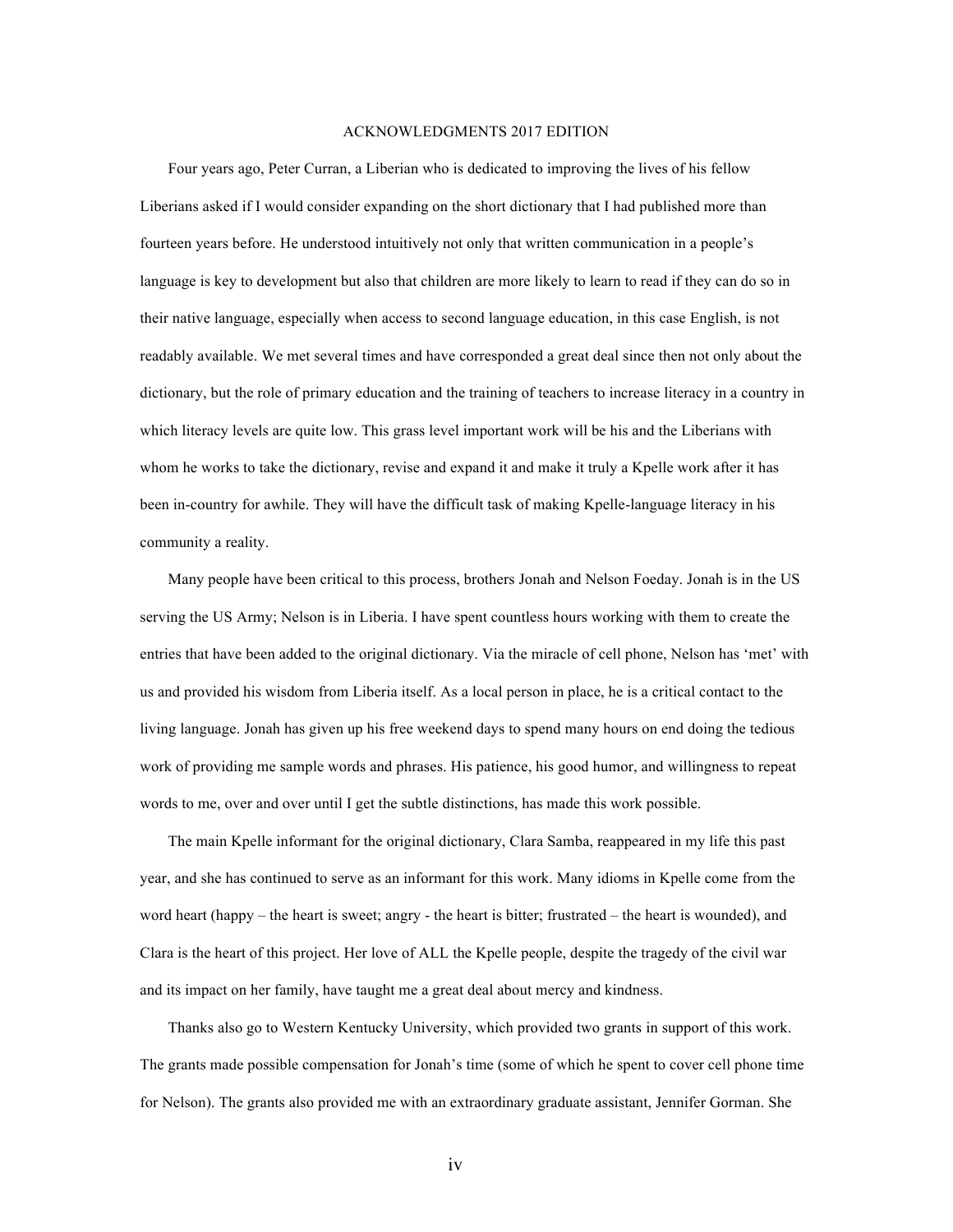has typed in the entries and done a great deal of editing. As her time working with the dictionary increased, she became an invaluable assistant because she began to recognize linguistic patterns across like entries and could catch infelicities in the transcriptions. This is incredibly tedious work, but she came to it cheerfully every day. Her good humor and attention to detail made this a much easier project for me. She started as a typist and ended as a linguist.

My own role in this project is a strange one in many respects. I do not speak this language although I know hundreds of words. I am not Kpelle, nor Liberian. An accidental meeting in a linguistics class introduced me to the Kpelle and their language. Another accident was meeting Marcus Dahn, an important Liberian government official, at my parents' church who convinced me, when I was ready to give up, that this work was not linguistics research, but a tool for real people who would be able to make their voices heard thru writing if the written language became a reality. That is both frightening and humbling. What I bring to the table is a willingness to serve as the pen for the Kpelle people doing the hard work of developing a written language. However, any errors in this work are wholly mine. The next step is for this work to be fully in the hands of the Kpelle in Liberia to modify and change the written system to fit them best. My work was to get the ball rolling; only the Kpelle people can make it theirs.

#### ACKNOWLEDGMENTS 1997 EDITION

The original work would not have been possible without the financial and technical support of Dr. Jonni Kanerva and the helpful comments and support of Professor Robert Botne of Indiana University. My thanks also go to Terese Thonus and Llorenc Comajoan, Indiana University for their careful editorial assistance.

My informant, Clara Jimmy-Samba, was a constant source of strength, support, and good cheer. Her intuitive understanding of linguistics and her unwavering patience with my attempts to understand her language were a constant inspiration to me. Despite the sometimes-painful reminder of her home far away, she opened her heart and her home to me. I dedicate this work to her and to the memory of her sister, Nancy Wirewolu.

> Elizabeth Grace Winkler 17 April 1997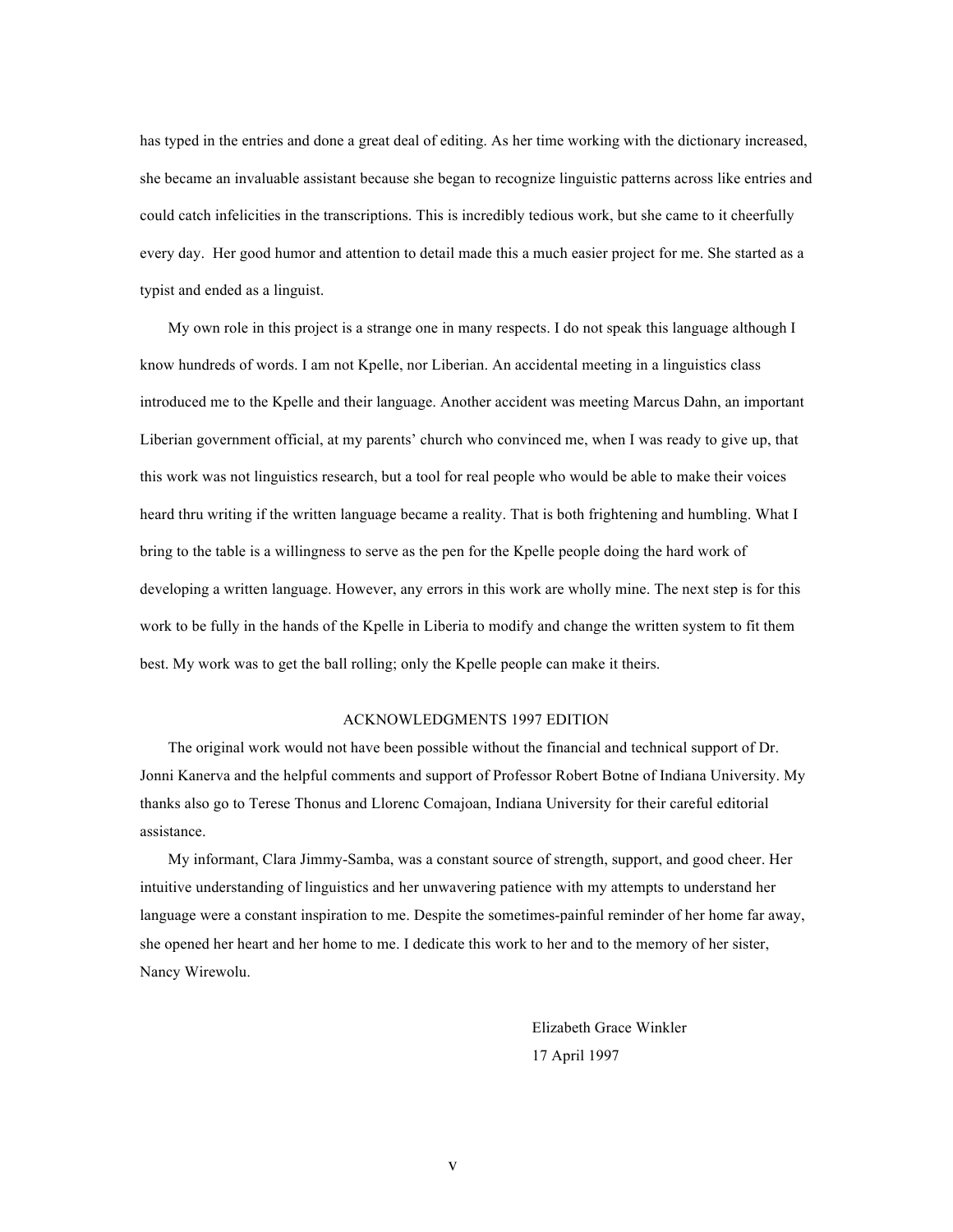#### PREFACE

In the introduction to this dictionary, I offer a brief sketch of the Kpelle language. This is not intended as a comprehensive accounting of the structures of Kpelle. Those wishing a deeper understanding of the language may consult the works found in the reference list provided in the pages following the structural sketch.

The information found in this dictionary was collected over a four-year period, beginning in Jonni Kanerva's field methods class at Indiana University in 1993. I met often thru this time with Kpelle native Clara Samba. Countless hours were spent as I began to master the difficult (for me) sound system of her language. My understanding was facilitated by Clara's intuitive understanding of linguistic structures and her recognition of my weak areas. The velar fricative [ɣ] was a particularly difficult sound for me to distinguish, thus, Clara began to call it "the dog sound" because it was the first sound in the word 'dog' [yilà]. In addition, until I became more adept at transcribing them, Clara would sing and use hand movements to indicate tone.

I began the dictionary by making lists of words from the environment. Later, I culled words from articles on Kpelle and glossaries, including a list of Mende words provided by fellow student Bill Anderson. Only the words Clara was comfortable with were included in the dictionary. Therefore, omissions may be the result of dialectal differences or current word usage. In the end, all errors are the responsibility of the author, although my gratitude goes to all those who contributed to this work.

E.G.W.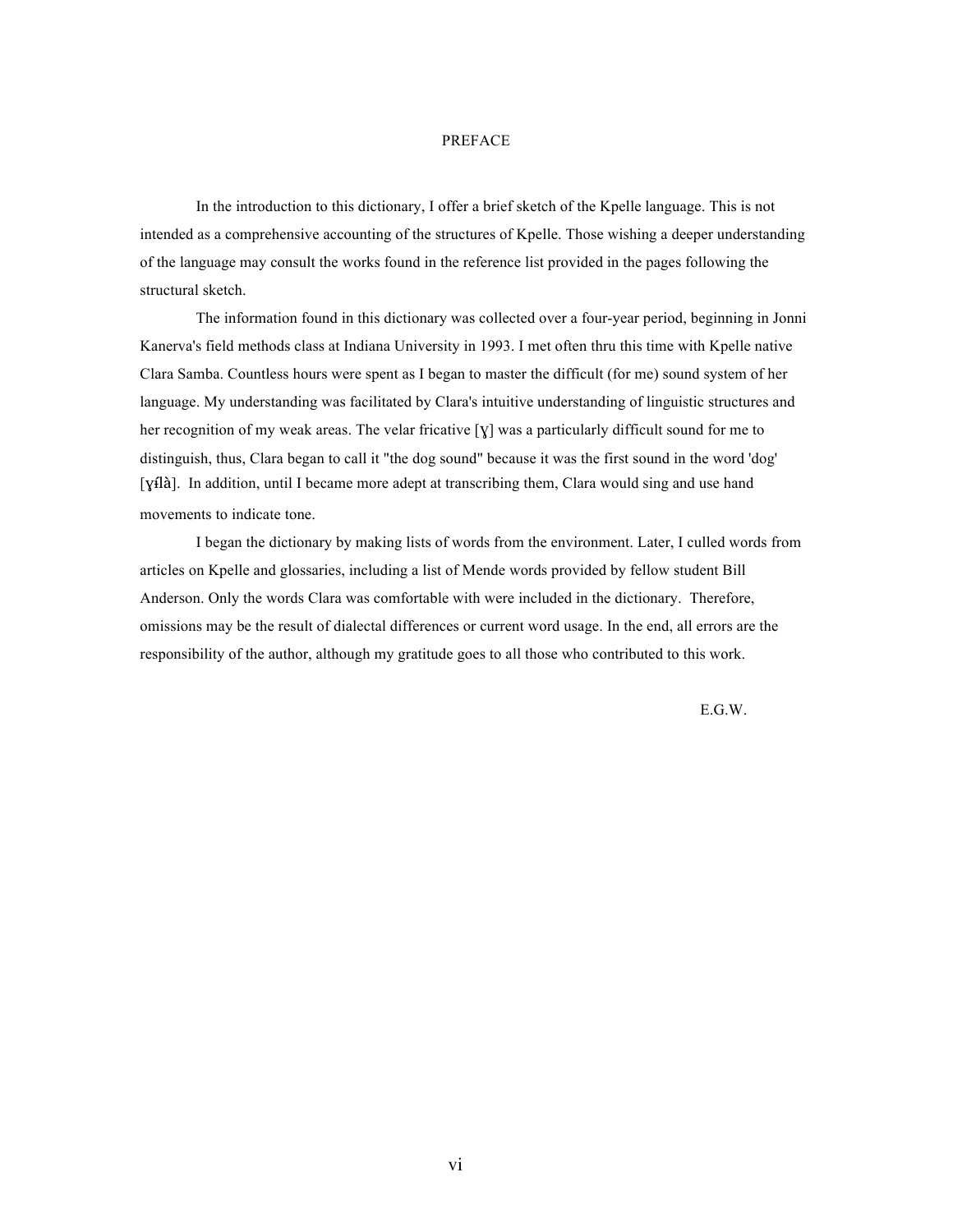#### **INTRODUCTION**

This is a dictionary of the Kpelle language as spoken in Bong County, Liberia. Kpelle is spoken throughout Liberia but primarily in the areas adjoining the St. Paul River, and it is also spoken in parts of Guinea adjacent to Liberia (Westerman & Melzian 1930).

The Kpelle are the largest ethnic group of Liberia. There are over 700,000 Kpelle in Liberia (Campbell 1991: 759), and Crystal (1997) reported a sizable (unspecified) population of Kpelle in Guinea. Katzner put the population figure higher, at 750,000, which is one-third of the total population of Liberia (1995: 295). Westerman and Melzian (1930) reported that many Kpelle work in other parts of Liberia and that Kpelle has become an important lingua franca in the country.

The independent country of Liberia was founded in 1822 by freed slaves from the United States who went to Liberia as part of Marcus Garvey's "Back to Africa" movement or with other colonization groups. African-Americans were the driving force in Liberian institutions for more than 150 years; in fact, it was only with the coup d'état in the late 1980s that a native African first acquired power. That African-American political dominance in Liberia contributed to the formation of significant political, economic, cultural, and military ties to the United States.

The Liberian constitution, justice system, and legislative bodies are based on their United States counterparts. Because of the political and economic stability of the country, many United States companies opened branches in Liberia. Until the civil war began in the late 1980s, citizens of the United States made up almost half of the foreigners living in Liberia. Many worked for Firestone Corporation and other rubber companies.

Various United States government agencies have played a part in the development of Liberia. For example, since the early 1960s, thousands of Peace Corps Volunteers have worked in education, rural development, and in the media. Development projects have also been supported by the United States Agency for International Development. In addition, there is a Voice of America radio station in Monrovia that broadcasts programs in Standard American English. Military support from the United States was also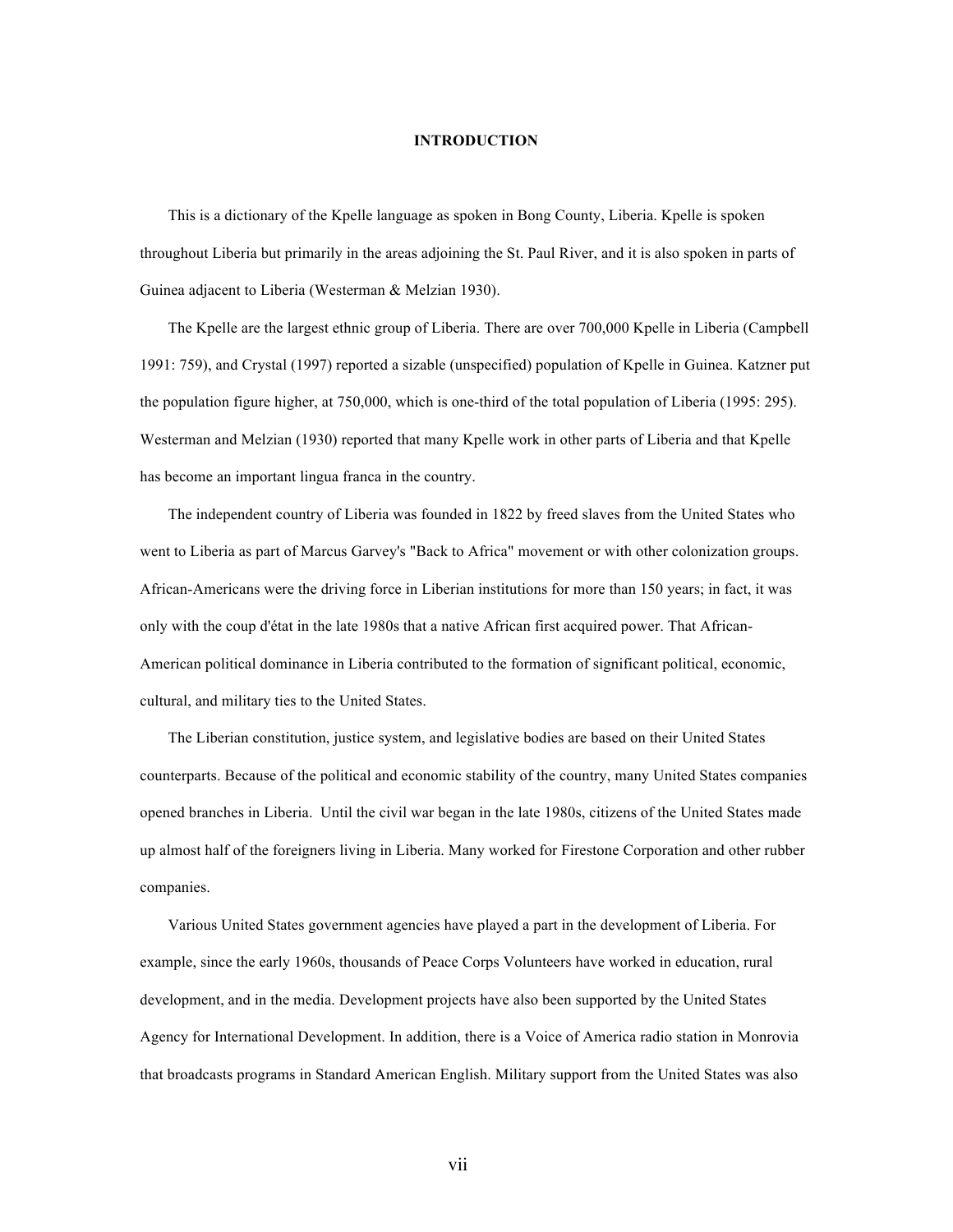significant. According to *Collier's Encyclopedia* (1991: 550-551) the Liberian Armed Forces received its principal support from the United States government.

Now that the political strife is coming to an end, Liberia will begin to rebuild its infrastructure, including its schools. My mother reported to me a conversation with one of the Liberians who has been involved with the recent negotiations for peace. He indicated that some officials are considering making Kpelle the co-national language with Liberian English (p.c. Margaret Winkler, May 1997). Thus, an official orthography will need to be developed and agreed upon and educational materials both for first and second language learners will need to be written. There is much work for those interested in Kpelle and in the rebuilding of Liberia.

#### **THE KPELLE LANGUAGE**

Kpelle, also called Pessy or Guerze, is part of the Mande branch of the Western Sudanic subgroup of the Niger Congo family (Katzner 1995: 6). Mano and Gio (in Liberia) and Mende (in Sierra Leon) are closely related languages (Westerman & Melzian 1930). The informant for this work, Clara Jimmy-Samba, of Bong County, is a native speaker of Kpelle, also fluent in Liberian Creole English and Standard English.

Kpelle is representative of Mande languages in many ways, including the absence of noun class markers and the presence of five tonal melodies (Welmers 1973). The fact that Mande languages have no system of noun classes distinguishes them from other Niger-Congo languages, though in some Mande languages remnants of such a system have been found. It has been argued that Kpelle is not part of the Niger-Congo family because attempts to find remnants of a noun class system have been unsuccessful.

According to my informant, Kpelle is not a written language. She reports that literacy is only in Liberian English, the language that is taught in the elementary schools. She claims that no one writes in Kpelle. Because the intent of this dictionary is linguistic and not pedagogic, I have chosen to provide phonetic transcriptions, as they offer linguists much information about the sound system and phonological processes of Kpelle.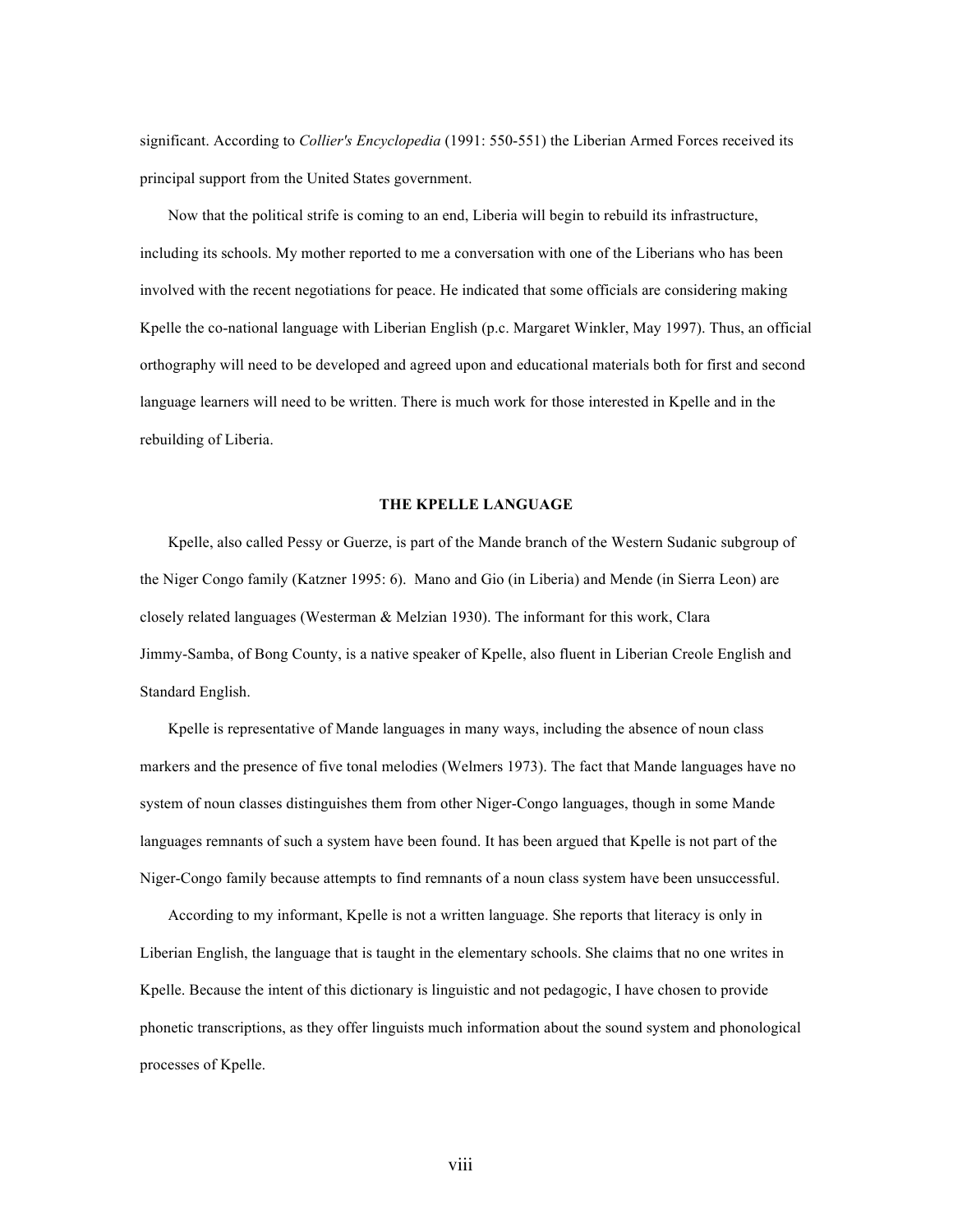#### **THE SOUND SYSTEM**

#### Vowels

On the phonemic level, Kpelle has a seven-vowel system, plus a series of nasal vowels, and a series of contrastively long vowels.

| Oral Vowels  |                | Nasal Vowels       |                    | Long Vowels |        |
|--------------|----------------|--------------------|--------------------|-------------|--------|
| $\mathbf{i}$ | u              | $\tilde{1}$        | $\sim \tilde{u}$   | ii          | uu     |
| e            | $\mathbf 0$    | $\tilde{\text{e}}$ | $\tilde{\text{o}}$ | ee          | $00\,$ |
| ε            | $\mathfrak{S}$ | $\tilde{\epsilon}$ | $\tilde{\circ}$    | 33          | 33     |
| a            |                | ã                  |                    | aa          |        |
|              |                |                    |                    |             |        |

The system becomes more complex on the phonetic level, however. The three non-low front vowels are nearly always realized as centralized allophones, unless they are geminated. For example, tí 'that' and tíi 'work', both contain the phoneme /i/. There is also the word tíi 'charcoal'. In addition, front vowels undergo regressive assimilation and centralize when they precede velars.

Furthermore, the mid-back vowels may undergo progressive derounding, that is, the feature rounding of the vowel becomes part of a new segment that has incorporated the point of articulation from a preceding velar. Therefore, a word which is phonemically /kɔli/ is phonetically realized as [kwʌlɨ].

The ubiquitousness of these and other phonological processes contributed to the decision to provide phonetic transcriptions, and not phonemic ones.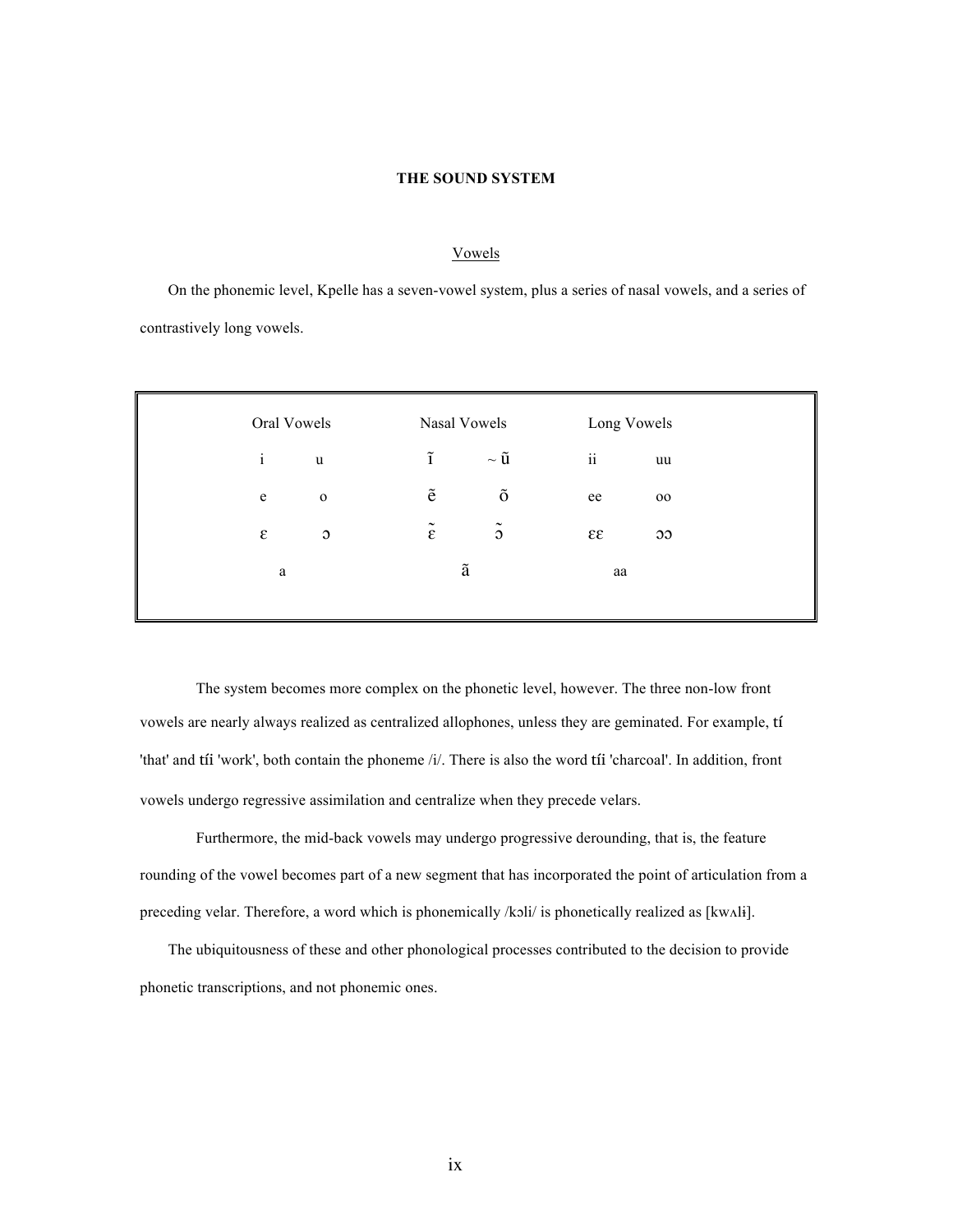#### Consonants

|              |                  | bilabial labiodental alveolar palatal velar labiovelar glottal |              |                        |              |        |                           |
|--------------|------------------|----------------------------------------------------------------|--------------|------------------------|--------------|--------|---------------------------|
| stops        | p, b             |                                                                | t, d         |                        | k, g         | kp, gb |                           |
| implosives   | $\boldsymbol{6}$ |                                                                |              |                        |              |        |                           |
| nasals       | m                |                                                                | n            | $\,$ $\,$ $\,$         | ŋ            |        |                           |
| fricatives   |                  | f, v                                                           | ${\bf S}$    | $\int$                 | $\mathbf{Y}$ |        | $\boldsymbol{\mathrm{h}}$ |
| affricates   |                  |                                                                |              | $t$ , d $\overline{3}$ |              |        |                           |
| flaps/rhotic |                  |                                                                | r, r         |                        |              |        |                           |
| laterals     |                  |                                                                | $\mathbf{l}$ |                        |              |        |                           |
| glides       | (w)              |                                                                |              | j                      |              | W      |                           |
|              |                  |                                                                |              |                        |              |        |                           |

The consonant system is not significantly less complex on the phonetic level than the vowel system, although it is simple and orderly on the phonemic level. On the phonemic level there are voiceless and voiced stops at four points of articulation: bilabial, alveolar, velar, and labiovelar.

Labiovelars are doubly articulated stops with both labial and velar closure. These function as single unit phonemes, not consonant clusters. They are made when air is sucked into the mouth between the two articulators. There is much variety in the pronunciation of labiovelars. The variety in sound from speaker to speaker results from the difference in local aspiration and pressure in the space between the articulators. In Kpelle, there are two labiovelars, voiceless /kp/ and voiced /gb/.

Nasals occur in four places of articulation: bilabial /m/, alveolar /n/, palatal /p/, and velar /ŋ/.

Kpelle has voiceless fricatives at two places of articulation: labiodental and alveolar; however, in the dialect of Bong county, the /s/ is always realized as /∫/; a variety of Kpelle called Jokole Kpelle has the /s/ in the same word context.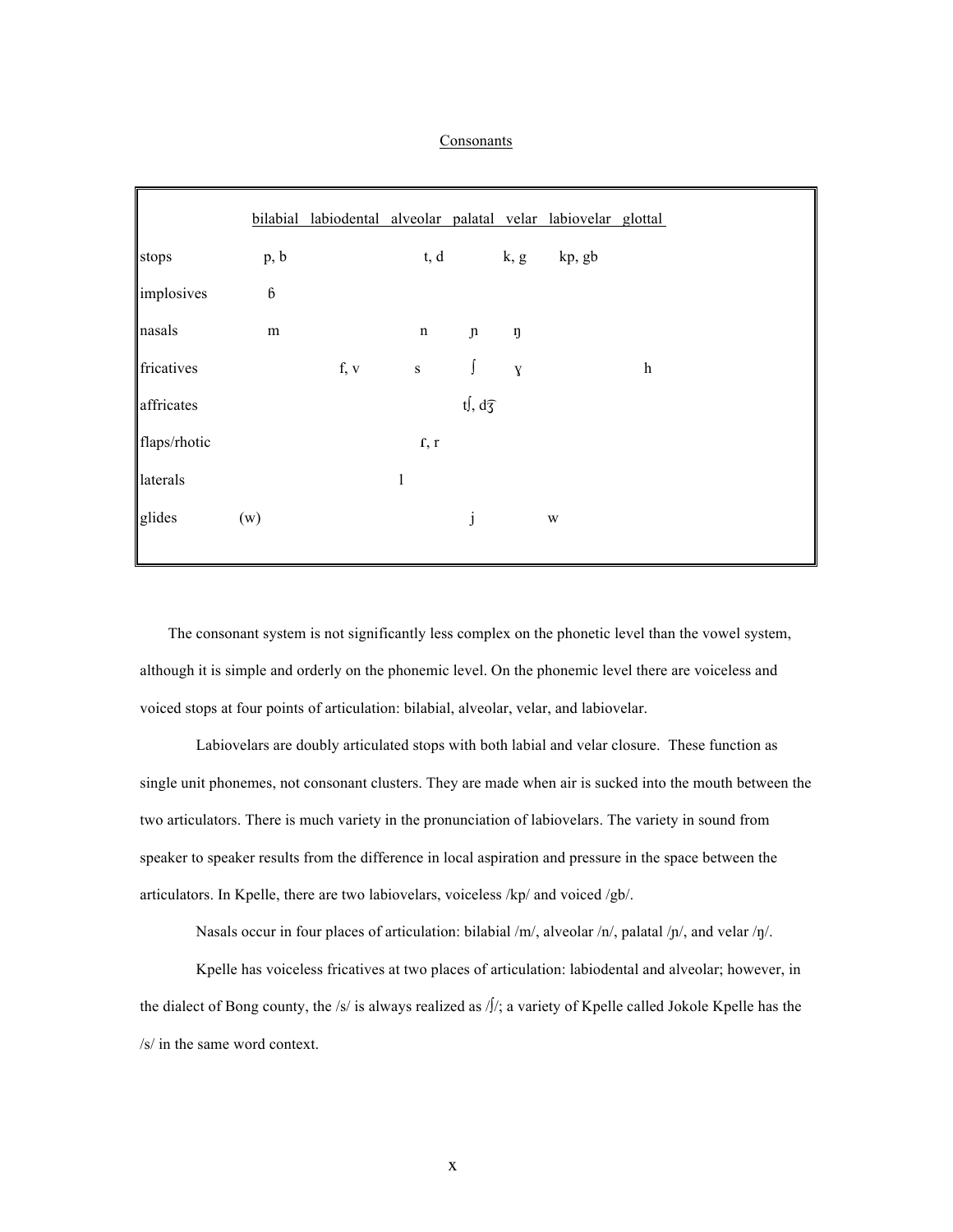In addition, Kpelle has a series of resonants: / $6/$ , /l/, and a velar fricative / $\chi$ /. / $\chi$ / and /w/ are the only glides. Finally, a voiced flap /f/, occurs solely intervocalically.

#### Phonological processes

Kpelle has a productive process of consonant mutation. The initial consonant in a word mutates in a predictable fashion in certain contexts, usually on the definite form of the noun and on verbs marked with a third person singular object pronoun prefixed to them. Welmers contended that the mutation is conditioned by a floating low tone preceding the consonant (1971: 71). The mutations follow three patterns as can be seen from the chart below.

| 1. Voiceless consonants become voiced:                         |                                                               |      |               |  |
|----------------------------------------------------------------|---------------------------------------------------------------|------|---------------|--|
|                                                                | $p > b$ ; $t > d$ ; $k > g$ ; $kp > gb$ ; $f > d\overline{3}$ |      |               |  |
| tέε                                                            | 'a chicken'                                                   | dέε  | 'the chicken' |  |
| ká                                                             | 'do'                                                          | ká   | 'do it'       |  |
|                                                                | 2. Resonants become nasals at the same place of articulation: |      |               |  |
|                                                                | 6->m; 1 -> n; y->n; j -> n; w -> $\tilde{w}$                  |      |               |  |
| бá                                                             | 'rice'                                                        | máj  | 'the rice'    |  |
| 3. word-initial nasals take on a low tone and become syllabic: |                                                               |      |               |  |
| nale                                                           | 'cat'                                                         | nale | 'the cat'     |  |
|                                                                |                                                               |      |               |  |

For those interested in a more detailed discussion of Kpelle phonology, I suggest *The Phonology of Kpelle*, by William Welmers (see reference section).

#### Tone

As in most sub-Saharan African languages, tone is both lexically and grammatically significant in Kpelle. Welmers (1973) described three distinct levels of tone for Kpelle: high, mid, and low, and a falling glide on single syllable words. This is borne out by the production of the informant for this dictionary,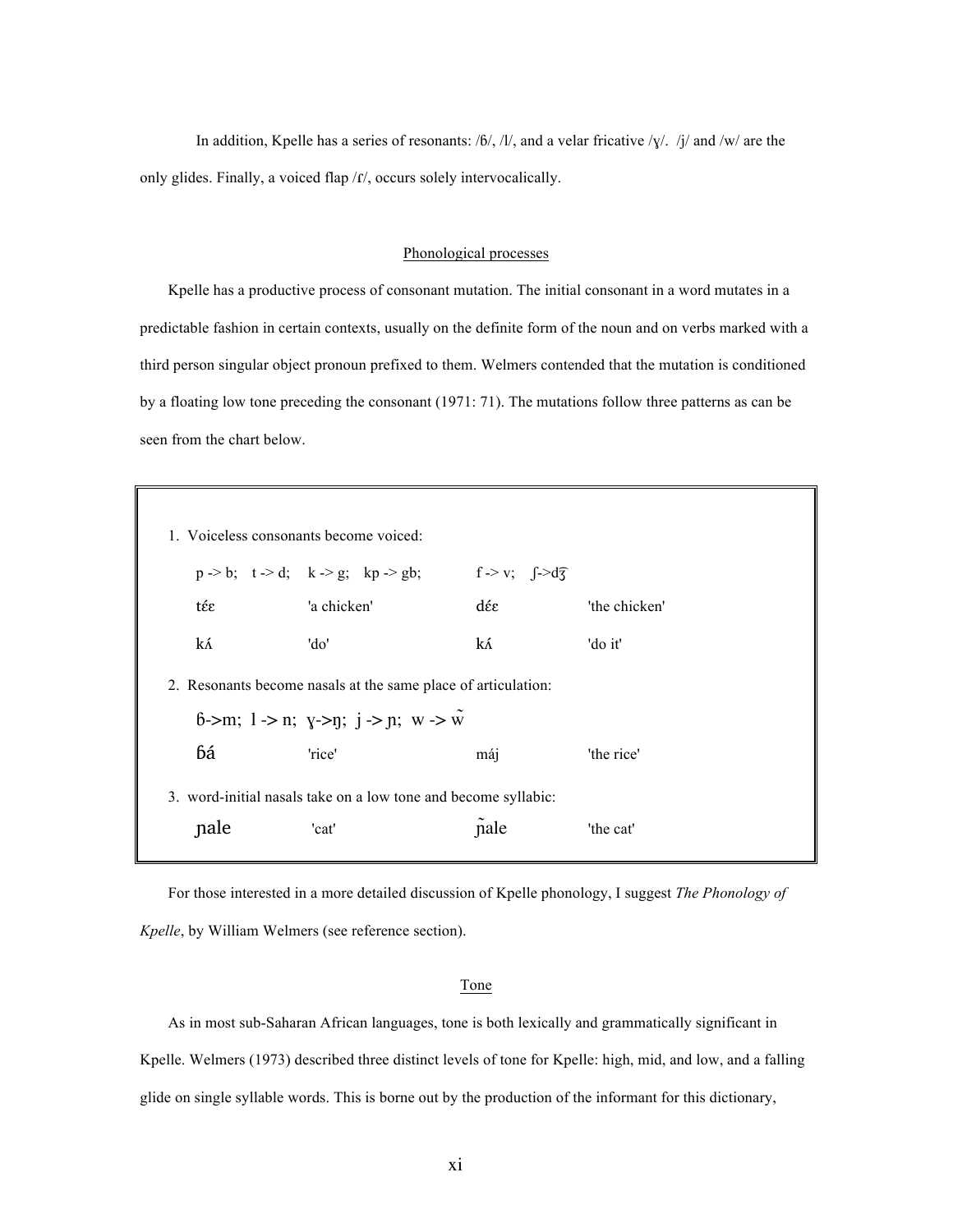except that the falling glide occurs also in polysyllabic words. In this work, the mid tones are left unmarked, high tones are marked  $/$   $'/$ , low  $/$   $'/$ , and the falling glide,  $/$  $/$ .

Tone is used lexically to distinguish separate lexemes; for example:

| bolo<br>(n)  |      | 'father-in-law'      |
|--------------|------|----------------------|
| bòlò         | (vi) | 'grow up'            |
| bòló(adj,sv) |      | 'raw, green, unripe' |

Tone also has a grammatical function in Kpelle. For example, tonal differences mark changes in tense and aspect as can be seen in the chart in the verb section. For a more detailed accounting of tone in Kpelle, see Welmers (1962, 1973).

#### Syllable Structure

Syllables in Kpelle are primarily CV, CVV, CVN, or N (a syllabic nasal). A velar nasal /ŋ/ may occur in the coda of the syllable, but no other consonant segment may be found in that position. The number of words beginning with a vowel is limited; of those that do, the great majority are loanwords, and the rest are one-syllable words of grammatical importance, or they are interjections. Most Kpelle words are monosyllabic or disyllabic. Words of three or four syllables tend to be either compounds or loanwords.

#### KPELLE GRAMMAR

Word order in Kpelle is SOV. The word order is generally preserved in more complex sentences, although it is affected by the fronting of objects for focus, for example:

|  | fùrón e kwáni pili    |                                       |
|--|-----------------------|---------------------------------------|
|  | the boy pn stone lake | The boy threw the stone in the lake." |

#### Verbs

The verbal system of Kpelle has tenses and aspects that express ongoing action, completed action, future, and stative. Kpelle has constructions for conditionals, hortatives (*let's do something*), desideratives (*if only he had done something*), customary actions, and a perfective aspect. There is no passive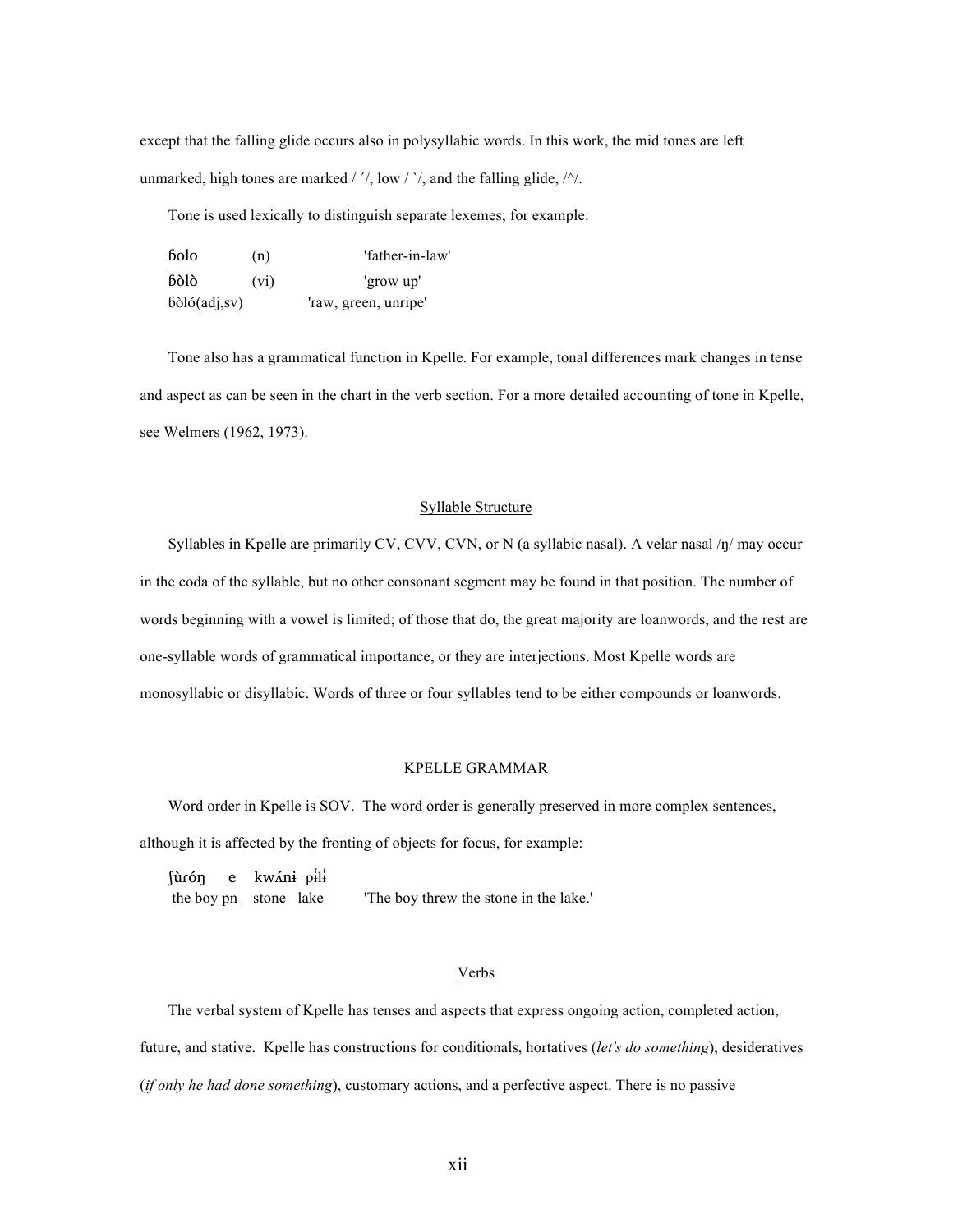construction. Passive voice is expressed through the use of an impersonal construction *núũ da* 'someone' or an unspecified third person singular as the subject.

The basic pattern used to mark Kpelle tense-aspect is a "construction marker" which immediately follows and combines with the subject pronoun in conjunction with either a suffix on the verb stem or replacement of the unmarked stem tones with other tones. Different combinations of construction markers and suffixes or tone changes on the verb yield a variety of different tenses and aspects. Welmers provides an excellent chart of these in his book *African Language Structures* (1973: 402].

#### Adverbs

Most adverbs can only be placed after the verb. However, there are some adverbs, such as *wá´´* 'yesterday', that can appear in a variety of places in the sentence.

nòwáj dà flómó dɨ̀wɛɛ́ málã́ 'e wèε [éi[Λή bλίλ] is 'She made the chair yesterday'. ŋwɛ̃ɛ́ é wɛɛ́ pà 'A guest came yesterday'.

'Nowai and Flomo danced yesterday'.

#### Nouns

All nouns in Kpelle are either free or relational nouns. This division is also referred to as alienable and inalienable possession. Alienable and unalienable nouns are distinguished grammatically.

A free noun is one whose stem alone may constitute a complete noun phrase. When a free noun appears with a possessive pronoun, the first and third person singular forms differ from that of relational nouns. Generally, free nouns are what may be obtained or disposed of at will. For example:

ŋa pɛ́ɾɛ 'my house' nɔ pɛ́ɾɛ 'his house' bɛ́ɾɛ́i 'the house'

Relational nouns are bound morphemes that may only be used with an expressed possessor. Relational nouns are a semantic class of things that cannot be gotten rid of easily, for example: kinship terms, words for parts of the body, place relationships, names, footprints, odor, etc. The possessive pronouns used with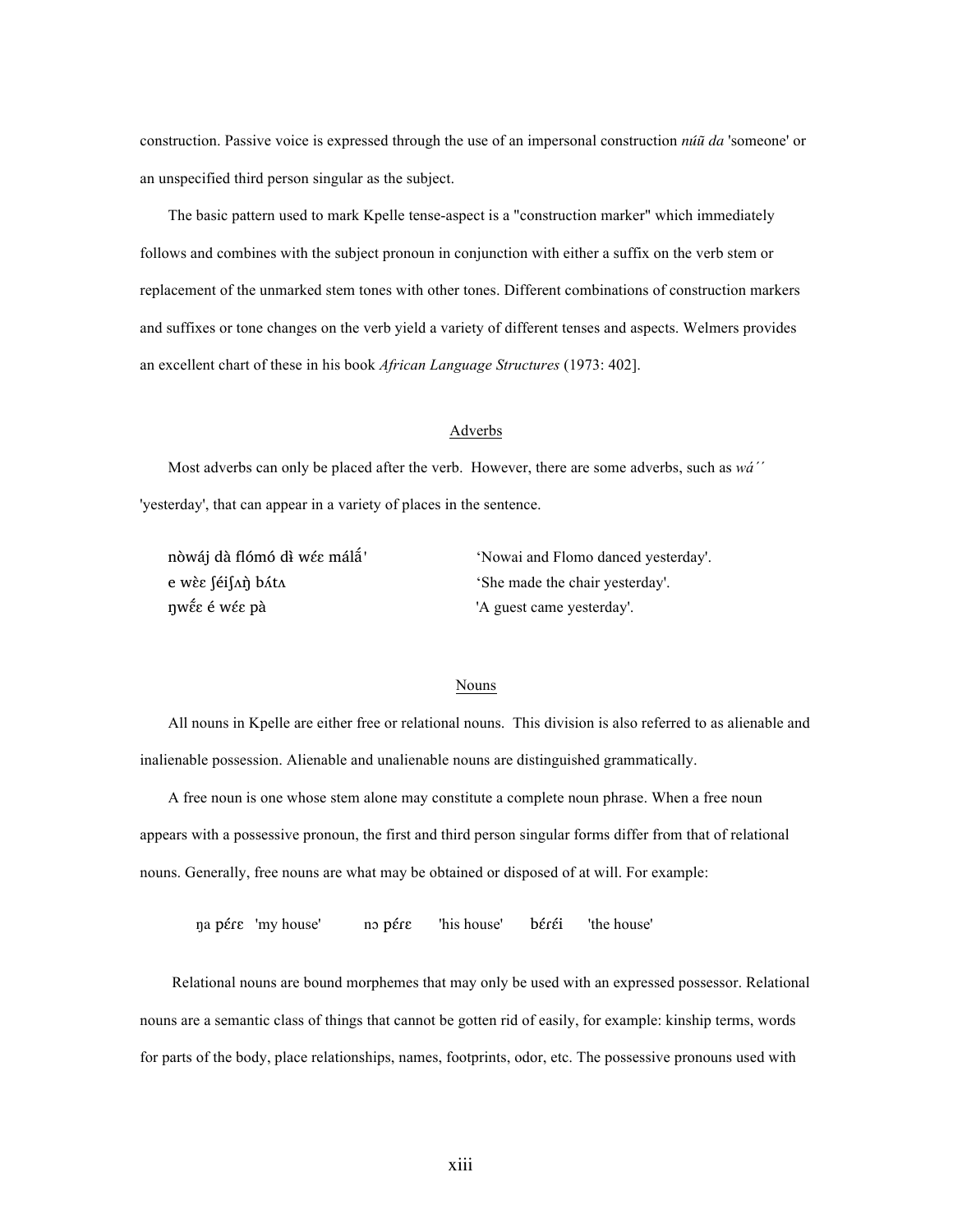relational nouns differ in the first and third person singular forms from the forms used with free nouns. Otherwise, they are identical.

| dzín | 'the tooth'             | ńdzín | 'my tooth'  |
|------|-------------------------|-------|-------------|
|      | $ind_3$ in 'your tooth' | ndzín | 'his tooth' |

In some cases, a free noun can be made into a relational noun by adding the word *núu* 'person', for example: *lée núu* which means 'mother'.

#### **Pronouns**

Westerman & Melzian pointed out that copy pronouns are common in Kpelle. "A noun subject is in most cases followed by its corresponding personal pronoun" (1930: 3).

vãj e ŋwúɾii ɓúlə̀ŋ wind it tree uproot The wind uprooted the tree' def pn def past

Pronouns

| Subject pronouns: |             |    |            |
|-------------------|-------------|----|------------|
| ŋá                |             | kú | we         |
| bá or í           | you (sg)    | ká | $you$ (pl) |
| é                 | she, he, it | tí | they       |
|                   |             |    |            |

| Possessive pronouns: |                |    |            |  |
|----------------------|----------------|----|------------|--|
| ŋá                   | my             | ku | our        |  |
|                      | your (sg)      | ka | your (pl.) |  |
| $\cdot$<br>ŋɔ        | his, hers, its | di | their      |  |
|                      |                |    |            |  |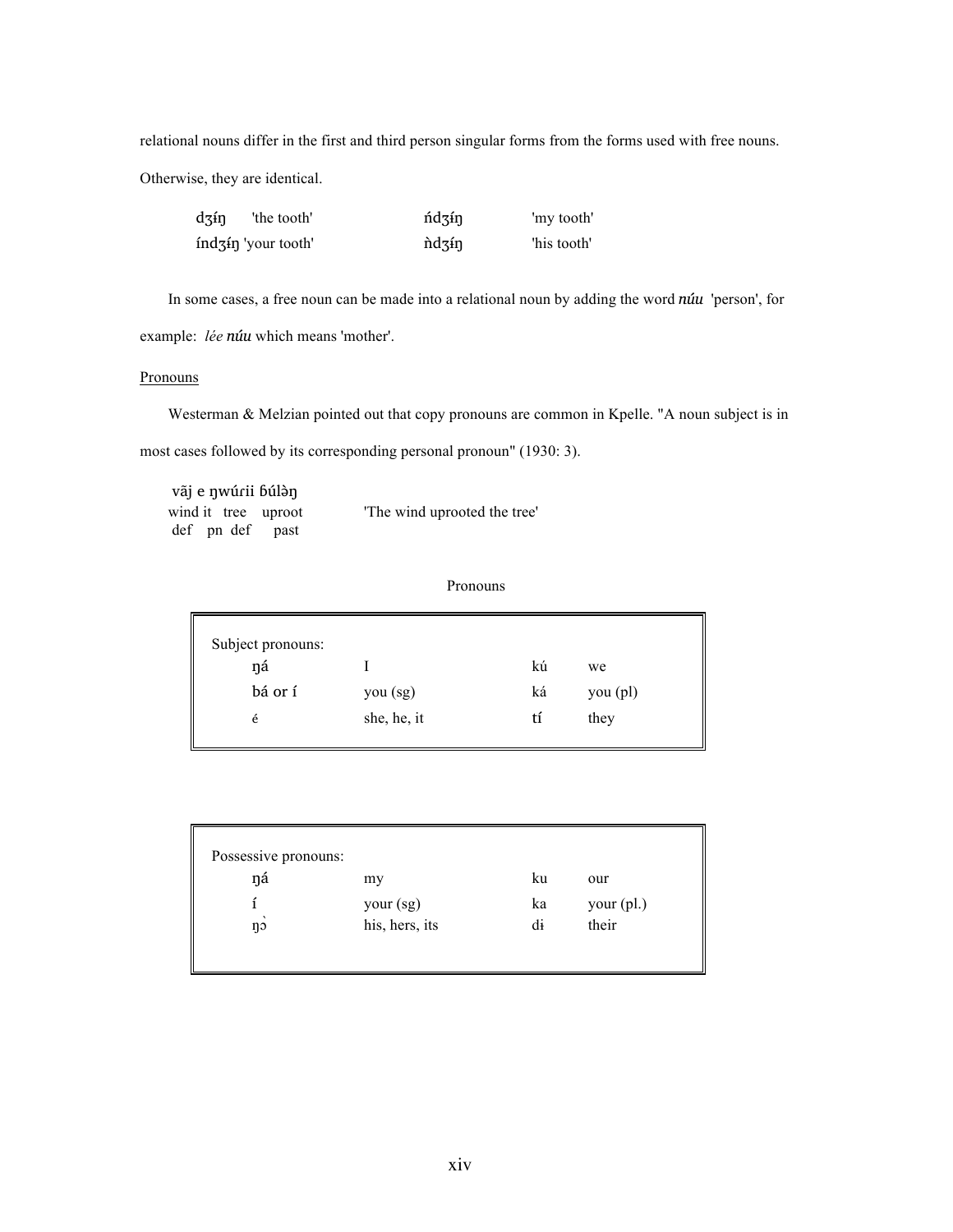#### Plural Marking

The basic form of the Kpelle noun is neither singular nor plural; the form can express either concept. If it is important to the speaker to emphasize plurality, then a morpheme marking plurality /˚a/ is added to the end of the noun phrase, rather than to the end of the noun. Campbell noted that plural marking is "largely optional" in Kpelle (1991: 760).

| tεε ηá      | 'chickens'      |
|-------------|-----------------|
| tée kátá    | 'a big chicken' |
| tée kátá ná | 'big chickens'  |

When a noun is followed by a numeral, the plural marker is not used.

| pere loolú      | 'five houses'     |
|-----------------|-------------------|
| pére kátá lóolú | 'five big houses' |

#### Definiteness

Kpelle marks definiteness by a circumfix on the entire noun phrase. The prefix consists of a low tone before the noun, with accompanying consonant mutation, and the suffix portion of the definite marking is ái attached to the last constituent in the noun phrase.

| tee        | 'a chicken'       | desi          | 'the chicken'      |
|------------|-------------------|---------------|--------------------|
| dέεi k∧tέi | 'the big chicken' | déei kátá nái | 'the big chickens' |

#### Noun Compounds

To express the idea of an 'x' of 'y' such as, 'a basket of rice,' the nouns are simply placed together with the head noun appearing in final position.

mɔ̀lɔ̀ŋ kpɔ́lɔ́ [rice basket] 'a basket of raw rice'

#### **Possession**

When one noun possesses another, this is expressed by a possessor plus third person possessive pronoun, plus the noun.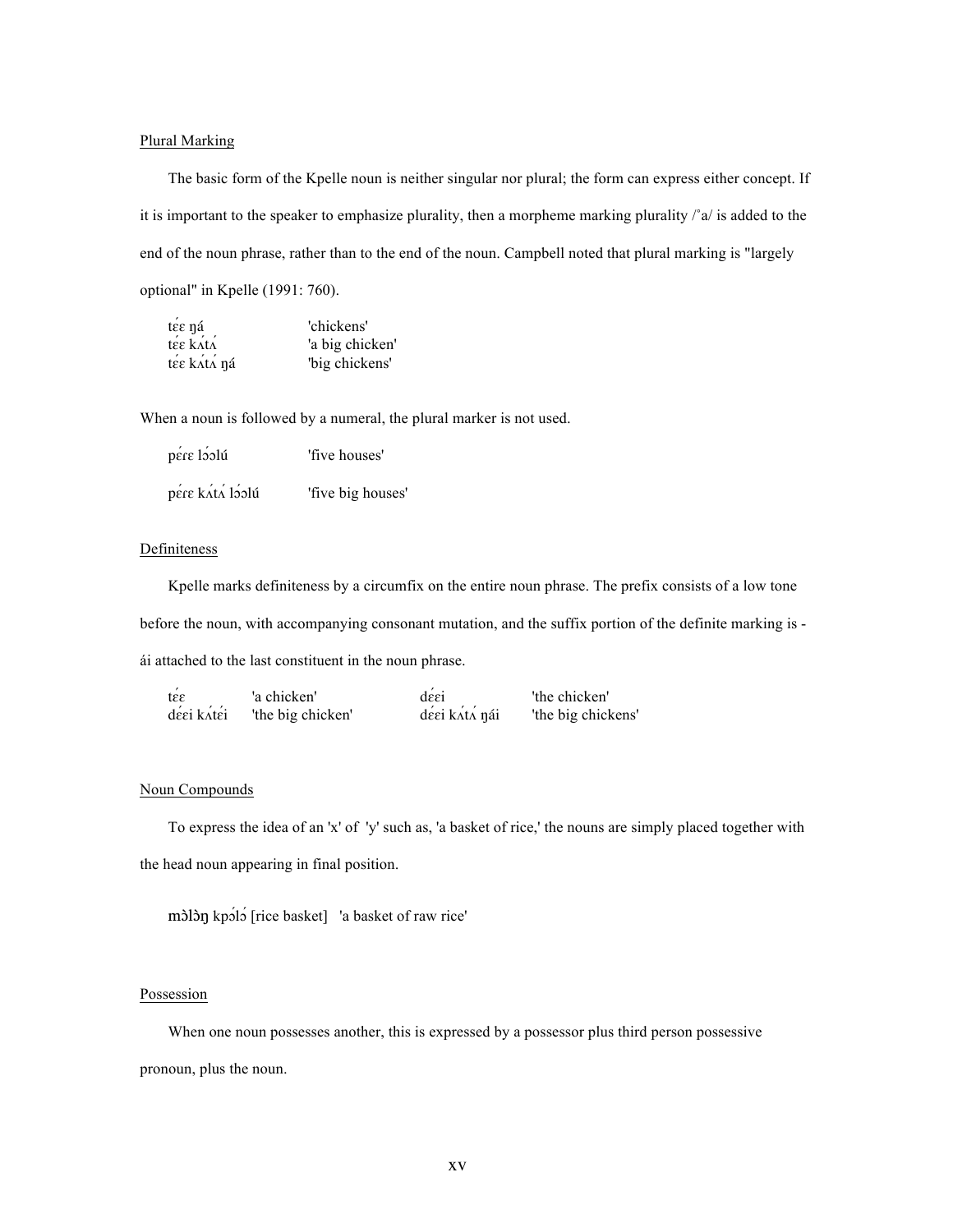Flómó no pére 'Flomo's house' [Flomo his house] Flómó nòwáj di pére 'Flomo and Nowai's house' [Flomo and Nowai their house]

#### Adjectives

There seems to be a wide variety of forms that function as adjectives. Many of what may be adjectives behave like verbs, at least when the sentence is in the present tense. In other tenses, however, they do not behave as ordinary verbs do. Other adjectives pattern as nouns.

wuŋ leɣa tɛi jèi [hair black has] "My hair is black".

In addition, many adjectives have corresponding verbal forms; for example:

 $k\acute{\alpha}$ t $\acute{\alpha}$  'getting big'

The issue of verbal adjectives is greatly complicated by the existence of a suffix realized either as /ɔ/ or  $/\varepsilon$ , which is added to an adjective to form a verb.

Some adjectives are compounds of a noun and an adjective (or verbal adjective). When these expressions are used in sentences, they behave not as adjectives but as a noun and a separate verbal adjective.

líi w $\Lambda$ n $\Lambda$  [heart + bitter] 'angry'

Following are a few examples of *adjectives* and how they are used.

| fãà      | 'hot'   | fá kaa yálá fãà]     | Today is a hot day.  |
|----------|---------|----------------------|----------------------|
| feeda    | 'two'   | níàpéli feeda kaa né | I have two children. |
| kpolu    | 'red'   | na jəkaj kpəlúè      | The shirt is red.    |
| líi wána | 'angry' | níiwánai             | I'm angry.           |
|          |         | níi fà wanána        | I'm not angry.       |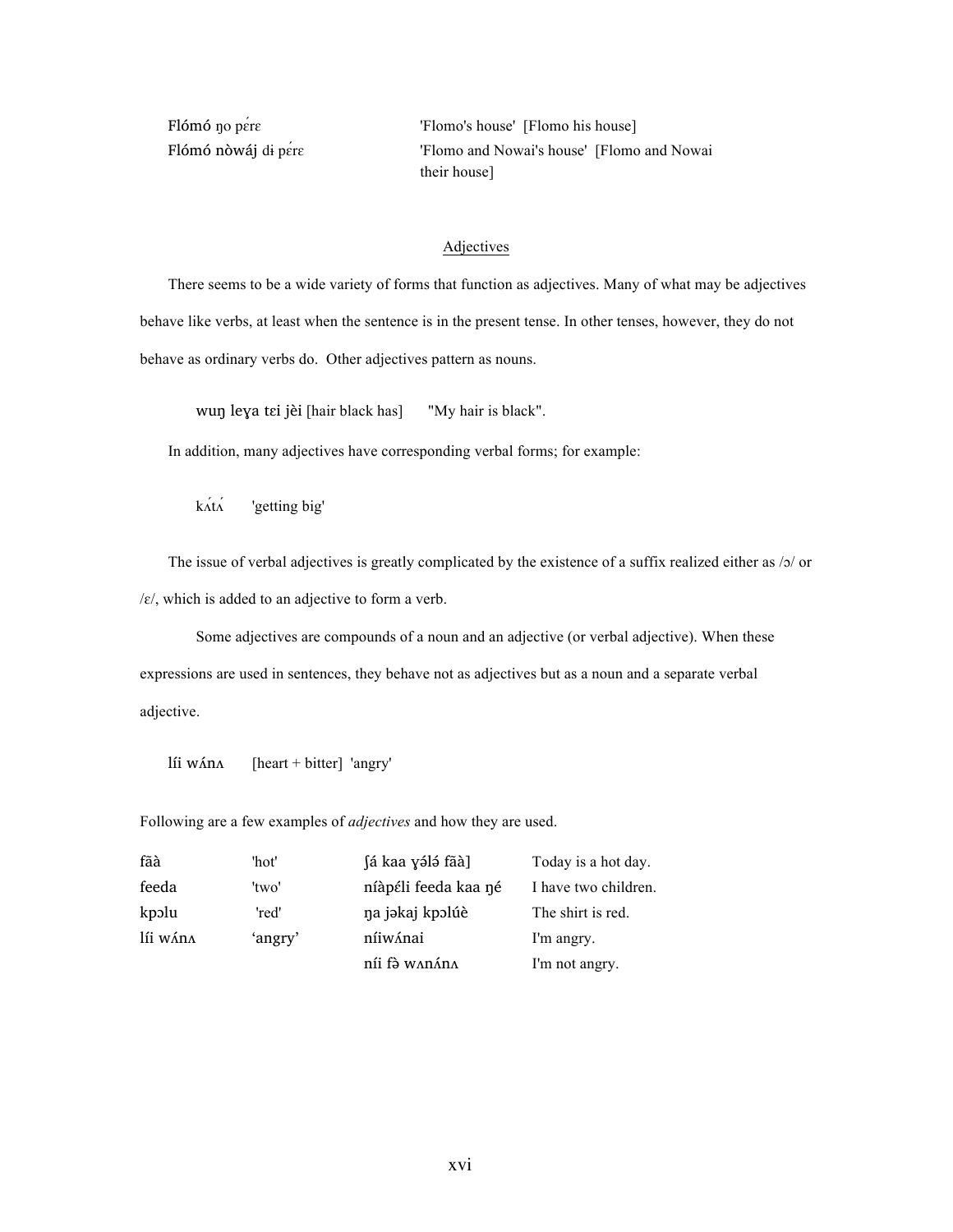#### Postpositions

As is common in SOV languages, Kpelle has postpositions rather than prepositions. Postpositions in Kpelle may in fact be relational nouns, and in any case, they are most likely grammaticalizations of certain relational nouns, such as 'the inside', 'the outside', and 'the underside'. Thus, the expression, daaí ʃú 'in town' may be analyzed in two ways. It could be seen as either a postpositional phrase consisting of the postposition *ʃú* 'inside' and the noun phrase *daaí* 'the town'. The alternative is to see it as a noun phrase made up of a relational noun *ʃú* 'the inside of something' and its possessor, *daaí* 'the town' making the phrase, 'the town's inside'.

#### Ideophones

Ideophones are also called interjections, descriptive adverbs, picture words, and onomatopoetic adverbials. It is not clear how ideophones are distinguished from regular adverbs. According to Newman, "It should be emphasized that the phonological distinctiveness of ideophones is a property of the set as a whole and not necessarily of each member of that set" (1968:107). It is really hard to identify ideophones by semantic properties, except in some vague way. Welmers argues that both phonological and grammatical criteria may be necessary to define them. Here follow two examples from Kpelle:

pɛlɛ pɛlɛ 'very small' wɔlɔ wɔlɔ 'forever'

#### Loanwords

Many loanwords are English-based. These may be derived from two sources: Liberian English, learned in the schools, heard on television, and read in newspapers. Words may also be borrowed from Liberian Pidgin English, commonly spoken in the capital and as a lingua franca in the country. Arabic is another source language for loan words. A large and historical Muslim presence accounts for the fact that some Kpelle words, especially those concerning religion, are derived from Arabic.

According to the informants for this work, the loanwords have varied usage. Some loanwords have Kpelle counterparts and are only used by bilingual English-Kpelle speakers. Other loanwords are only used by young people going to school where English is the medium of instruction. Older speakers would not